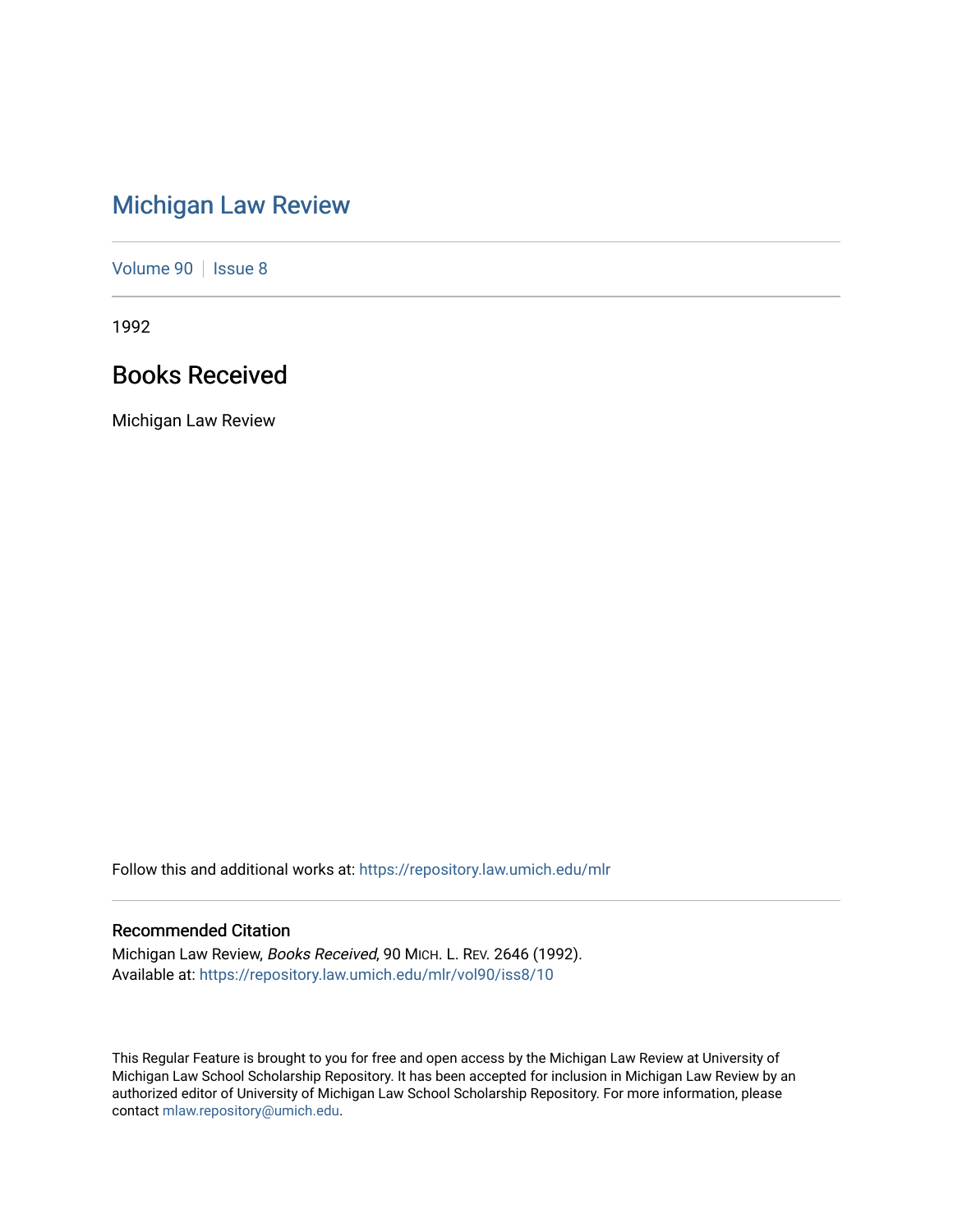## **BOOKS RECEIVED**

### *ADMINISTRATION OF JUSTICE*

See also *Jurisprudence.* 

HITLER'S JUSTICE: THE COURTS OF THE THIRD REICH. By *Ingo Miiller.* Cambridge: Harvard University Press. 1991. Pp. xviii, 349. Paper, \$14.95.

*ADMINISTRATIVE AGENCIES* 

See *Government.* 

## *ADMINISTRATIVE LAW*

ADMINISTRATIVE LAW IN A GLOBAL ERA. By *Alfred C. Aman, Jr.* Ithaca: Cornell University Press. 1992. Pp. xiv, 207. \$28.95.

## *AGED*

ELDERLAW FORMS MANUAL: EssENTIAL DOCUMENTS FOR REPRESENTING THE OLDER CLIENT. By *Harry S. Margolis.* Boston: Little, Brown. 1992. Pp. 500. Looseleaf, \$59.95.

#### *ATTORNEYS*

ADVOCATES. By *David Pannick.* New York: Oxford University Press. 1992. Pp. 308. \$47.

## *BANKS AND BANKING*

BANKING LAW AND REGULATION. By *Jonathan* R. *Macey* & *Geoffrey P. Miller.* Boston: Little, Brown. 1992. Pp. xxvi, 784. \$44.

#### *BARRISTERS*

See *Attorneys.* 

#### *BIOGRAPHY*

See also *Family Law.* 

THURGOOD MARSHALL: JUSTICE FOR ALL. By *Roger Goldman* with *David Gallen.*  New York: Carroll & Graf Publishers. 1992. Pp. 509. \$24.95.

#### *CITY PLANNING*

See *History.* 

#### *CIVIL RIGHTS*

CIVIL RIGHTS AND THE IDEA OF FREE-DOM. By *Richard H. King.* New York: Oxford University Press. 1992. Pp. xiii, 269. \$35.

## *COLLEGES AND UNIVERSITIES*

COMPROMISED CAMPUS: THE CoLLABO-RATION OF UNIVERSITIES WITH THE INTEL-LIGENCE COMMUNITY, 1945-1955. By *Sigmund Diamond.* New York: Oxford University Press. 1992. Pp. ix, 371. \$27.95.

## *COMPARATIVE LAW*

See *International Law.* 

#### *CONSTITUTIONAL LAW*

See also *Legal Scholarship.* 

THE CONSTITUTIONAL LOGIC OF AFFIRM-ATIVE ACTION. By *Ronald* J. *Fiscus.* Edited by *Stephen L. Wasby.* Durham: Duke University Press. 1992. Pp. xviii, 150. \$17.95.

IN OUR DEFENSE: THE BILL OF RIGHTS IN ACTION. By *Ellen Alderman* & *Caroline Kennedy.* New York: Avon Books. 1992. Pp. 430. Paperback ed., \$12.

INTERPRETING THE CONSTITUTION: THE SUPREME COURT AND THE PROCESS OF AD-JUDICATION. By *Harry H. Wellington.* New Haven: Yale University Press. 1990. Pp. xii, 196. Paperback ed. 1992, \$10.

OF POWER AND RIGHT: HUGO BLACK, WILLIAM 0. DOUGLAS, AND AMERICA'S CoNSTITUTIONAL REVOLUTION. By *Howard Ball* & *Phillip* J. *Cooper.* New York: Oxford University Press. 1992. Pp. ix, 390. \$29.95.

THE 21ST CENTURY CONSTITUTION: A NEW AMERICA FOR A NEW MILLENNIUM. By *Barry Krusch.* New York: Stanhope Press. 1992. Pp. 300. Paper, \$14.95.

WE THE PEOPLE:  $I -$  FOUNDATIONS. By *Bruce Ackerman.* Cambridge: Harvard University Press. 1991. Pp. x, 369. \$24.95.

## *CONTRACTS*

See *Torts.* 

## *CORPORATE ACQUISITIONS AND MERGERS*

TOMBSTONES: A LAWYER'S TALES FROM THE TAKEOVER DECADES. By *Lawrence Lederman.* New York: Farrar, Straus & Giroux. 1992. Pp. 358. \$24.

## *CORPORATIONS*

THE EcONOMIC STRUCTURE OF CORPO-RATE LAW. By *Frank· H. Easterbrook* & *Daniel R. Fischel.* Cambridge: Harvard University Press. 1991. Pp. viii, 370. \$39.95.

## *COURTS*

See also *Administration of Justice, Biography, Constitutional Law, Judiciary.* 

RACISM AND JUSTICE: THE CASE FOR AF-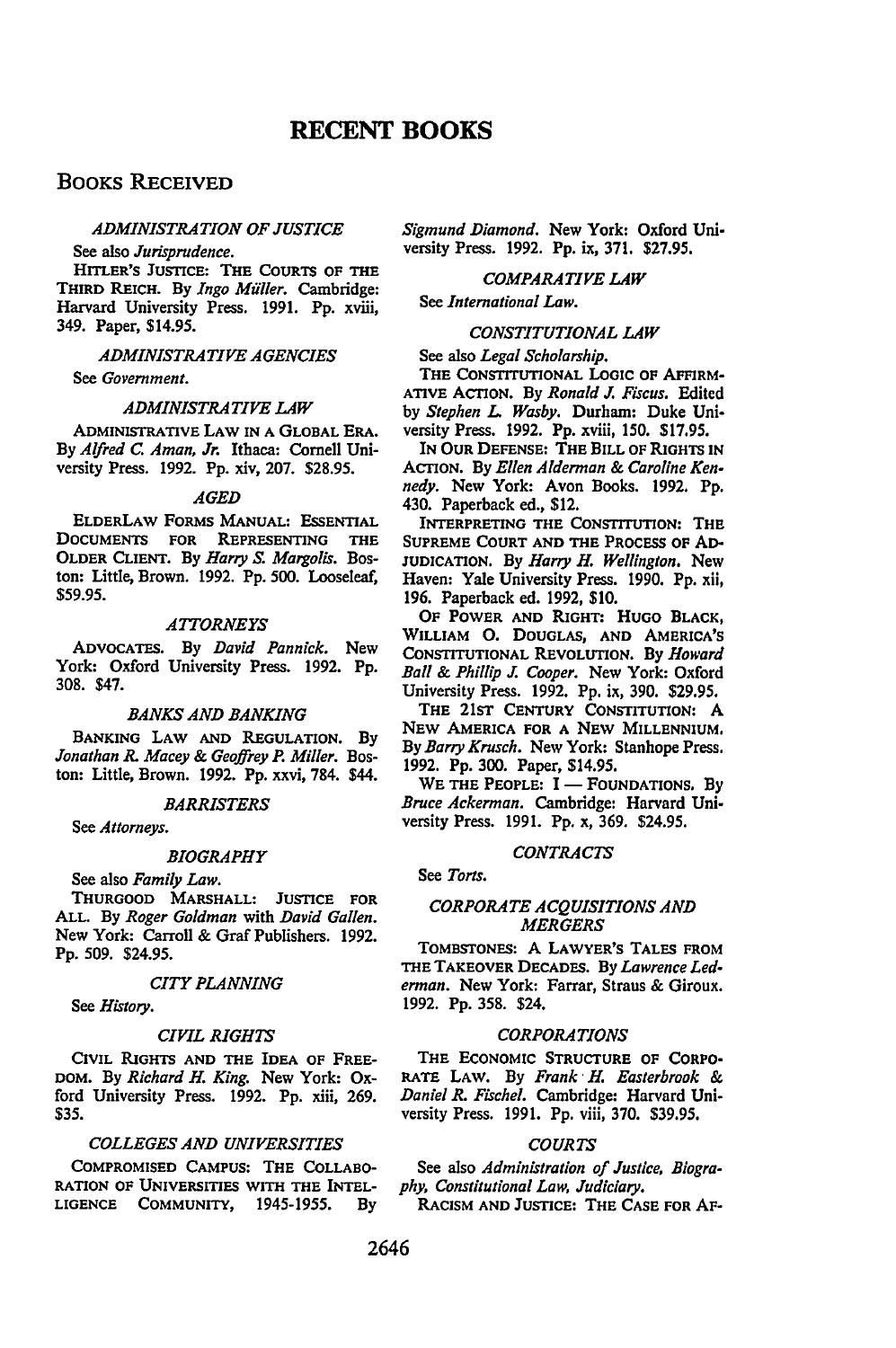FIRMATIVE ACTION. By *Gertrude Ezorsky.*  Ithaca: Cornell University Press. 1991. Pp. ix, 140. Cloth, \$21.95; paper, \$6.95.

THE SUPREME CoURT AND PARTISAN RE-ALIGNMENT: A MACRO- AND MICROLEVEL PERSPECTIVE. By *John B. Gates.* Boulder: Westview Press. 1992. Pp. xvii, 253. \$55.

TURNING RIGHT: THE MAKING OF THE REHNQUIST SUPREME CoURT. By *David G. Savage.* New York: John Wiley & Sons. 1992. Pp. 473. \$22.95.

#### *CRIME VICTIMS*

See *Weapons.* 

## *CRIMINOLOGY*

THE BROTHEL BOY AND OTHER PARA-BLES OF THE LAW. By *Norval Morris.* New York: Oxford University Press. 1992. Pp. ix, 338. \$24.95.

FACTS, FRAMEWORKS, AND FORECASTS. Edited by *Joan McCord.* New Brunswick: Transaction Publishers. 1992. Pp. ix, 337. \$39.95.

## *DEMOCRACY*

DEMOCRACY AND DELIBERATION: NEW DIRECTIONS FOR DEMOCRATIC REFORM. By *James* S. *Fishkin.* New Haven: Yale University Press. 1991. Pp. viii, 133. \$17.95.

#### *DOMESTIC RELATIONS*

See *Sexual Orientation.* 

#### *EMPLOYEE BENEFITS*

EBRI DATABOOK ON EMPLOYEE BENE-FITS. (2d ed.) By *Joseph* S. *Piacentini* & *Jill D. Foley.* Washington, D.C.: Employee Benefit Research Institute. 1992. Pp. xvii, 559. Cloth, \$45.95; paper, \$35.95.

### *EMPLOYMENT DISCRIMINATION*

FORBIDDEN GROUNDS: THE CASE AGAINST EMPLOYMENT DISCRIMINATION LAWS. By *Richard A. Epstein.* Cambridge: Harvard University Press. 1992. Pp. xvi, 530. \$39.95.

## *ENVIRONMENTAL PROTECTION*  See *Natural Resources.*

## *ESTATE PLANNING*

PRICE ON CoNTEMPORARY ESTATE PLAN-NING. By *John R. Price.* Boston: Little, Brown. 1992. Pp. lxvi, 1294. \$145.

#### *ETHICS*

See also *Philosophy.* 

ANNOTATED MODEL RULES OF PROFES-SIONAL CoNDUCT. (2d ed.) ABA Center for Professional Responsibility. Chicago: American Bar Association. 1992. Pp. vi, 633. Paper, \$74.95.

## *FAMILY LAW*

THE DIVORCE LAWYERS: THE PEOPLE AND STORIES BEHIND TEN DRAMATIC CASES. By *Emily Courie.* New York: St. Martin's Press. 1992. Pp. xi, 366. \$21.95.

## *GOVERNMENT*

REINVENTING GOVERNMENT: How THE ENTREPRENEURIAL SPIRIT Is TRANSFORM-ING THE PUBLIC SECTOR. By *David Osborne*  & *Ted Gaebler.* New York: Addison-Wesley Publishing Co. 1992. Pp. xxii, 405. \$22.95.

## *HISTORY*

See also *Administration of Justice, Poverty Law, Punishment, Sexual Orientation.* 

LAW AND PEOPLE IN COLONIAL AMERICA. By *Peter C. Hoffer*. Baltimore: Johns Hopkins University Press, 1992. Pp. xv, 156. Cloth, \$38; paper, \$14.95.

LEGAL HERMENEUTICS: HISTORY, THE-ORY, AND PRACTICE. Edited by *Gregory Leyh.* Berkeley: University of California Press. 1992. Pp. xix, 325. Cloth, \$45; paper, \$15.95.

LIBERTY IN PERIL: 1850-1920. By *Oscar Handlin* & *Lilian Handlin.* New York: Cornelia & Michael Bessie Books/HarperCollins. 1992. Pp. xiii, 432. \$26.

PRIME TIME AND MISDEMEANORS: INVES-TIGATING THE 1950s TV QUIZ SCANDAL - A D.A.'s ACCOUNT. By *Joseph Stone* & *Tim Yohn.* New Brunswick: Rutgers University Press. 1992. Pp. ix, 349. \$22.95.

THE RATIONAL PUBLIC: FIFTY YEARS OF TRENDS IN AMERICANS' POLICY PREFER-ENCES. By *Benjamin L Page* & *Robert Y. Shapiro.* Chicago: University of Chicago Press. 1992. Pp. xvi, 489. Cloth, \$59.95; paper, \$19.95.

To EVERY THING A SEASON: SHIBE PARK AND URBAN PHILADELPHIA, 1909-1976. By *Bruce Kuklick.* Princeton: Princeton University Press. 1991. Pp. xiii, 237. \$19.95.

## *IMMIGRATION AND EMIGRATION*

A NATION OF STRANGERS: PREJUDICE, POLITICS, AND THE POPULATING OF AMERICA. By *Ellis Cose.* New York: William Morrow & Co. 1992. Pp. 299. \$25.

STRUCTURING DIVERSITY: ETHNO-GRAPHIC PERSPECTIVES ON THE NEW IMMI-GRATION. Edited by *Louise Lamphere.*  Chicago: University of Chicago Press. 1992. Pp. ix, 257. Cloth, \$38; paper, \$15.

## *IMPEACHMENTS*

GRAND INQUESTS: THE HISTORIC IM-PEACHMENTS OF JUSTICE CHASE AND PRESI-DENT ANDREW JOHNSON. By *William H. Rehnquist.* New York: William Morrow & Co. 1992. Pp. 303. \$23.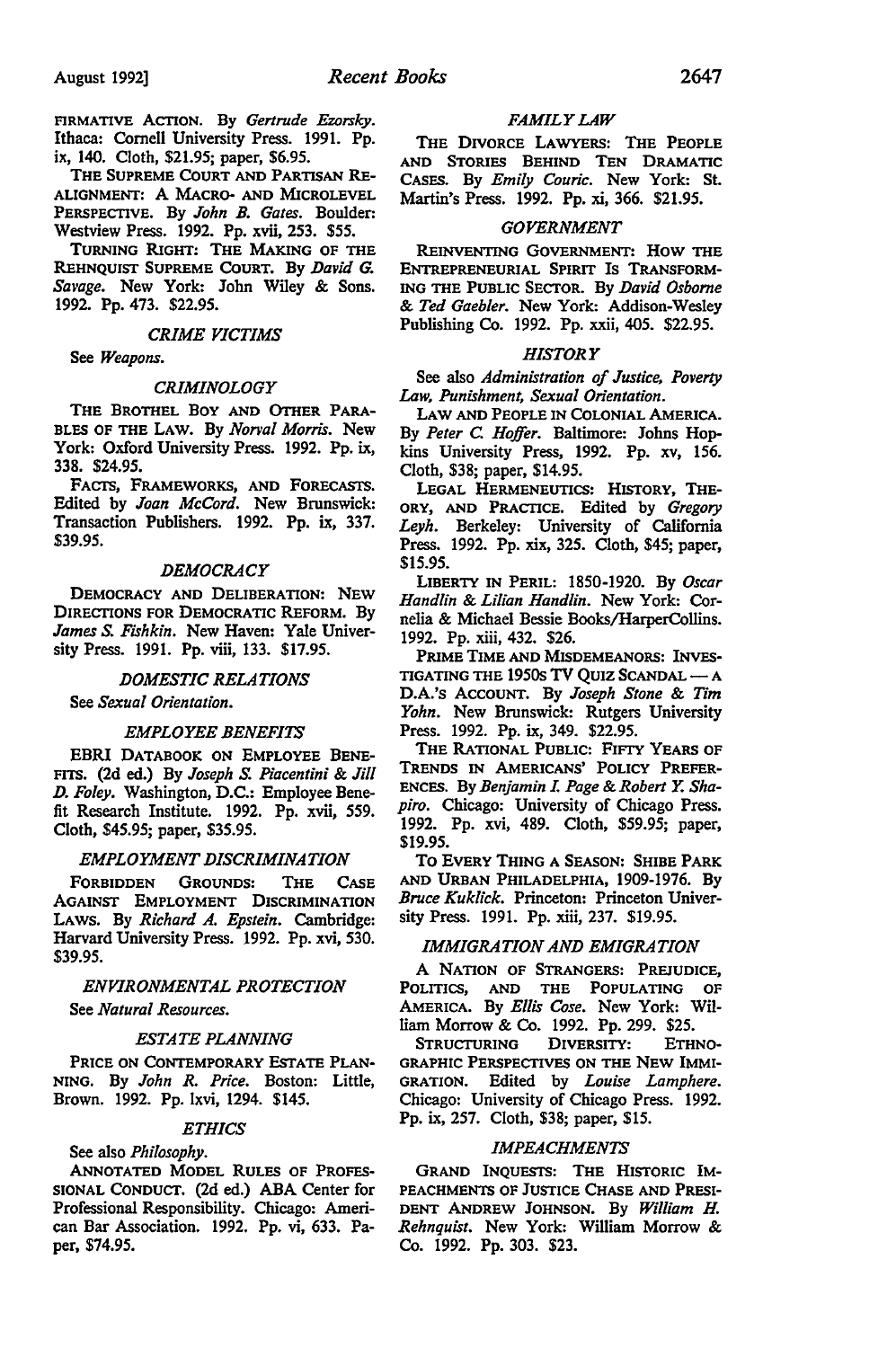## *INTERNATIONAL LAW*

AUTHORITY WITHOUT POWER: LAW AND THE JAPANESE PARADOX. By *John 0. Haley.*  New York: Oxford University Press. 1991. Pp. x, 2S8. \$37.SO.

EVERYDAY JUSTICE: RESPONSIBILITY AND THE INDIVIDUAL IN JAPAN AND THE UNITED STATES. By *V. Lee Hamilton* & *Joseph Sanders.* New Haven: Yale University Press. 1992. Pp. xiii, 290. \$3S.

HARD CASES IN WICKED LEGAL SYSTEMS: SOUTH AFRICAN LAW IN THE PERSPECTIVE<br>OF LEGAL PHILOSOPHY. By David OF LEGAL PHILOSOPHY. *Dyzenhaus.* New York: Clarendon Press/Oxford University Press. 1991. Pp. xx, 289. \$69.

IN A TIME OF TROUBLE: LAW AND LIB-ERTY IN SOUTH AFRICA'S STATE OF EMER-GENCY. By *Stephen Ellmann.* New York: Clarendon Press/Oxford University Press. 1992. Pp. x, 283. \$S9.

REGULATING CoVERT ACTION: PRAC-TICES, CoNTEXTS, AND POLICIES OF CoVERT CoERCION ABROAD IN INTERNATIONAL AND AMERICAN LAW. By *w. Michael Reisman* & *James* E. *Baker.* New Haven: Yale University Press. 1992. Pp. vi, 2SO. \$28.SO.

## *JUDGES*

JUSTICES AND PRESIDENTS: A POLITICAL HISTORY OF APPOINTMENTS TO THE SUPREME CoURT. (3d ed.) By *Henry J. Abraham.* New York: Oxford University Press. 1992. Pp. xiv, 467. \$3S.

## *JUDICIARY*

ORIGINS OF THE FEDERAL JUDICIARY: Es-SAYS ON THE JUDICIARY ACT OF 1789. Edited by *Maeva Marcus.* New York: Oxford University Press. 1992. Pp. vi, 312. \$39.9S.

#### *JURISPRUDENCE*

See also *Legal Theory, Philosophy, Sixth Amendment.* 

AMERICAN JURISPRUDENCE, 1870-1970: A HISTORY. By *James E. Herget.* Houston: Rice University Press. 1990. Pp. x, 367. \$3S.

AMERICAN JURISPRUDENCE: TRIALS. Vol. 44. Rochester: Lawyers Cooperative Publishing. 1992. Pp. 706. \$61.SO.

WHY PEOPLE OBEY THE LAW. By *Tom R. Tyler.* New Haven: Yale University Press. 1990. Pp. vii, 273. Paperback ed. 1992, \$13.

## *LABOR LAW*

See *Sociology.* 

#### *LAW AND SOCIETY*

PRAGMATISM IN LAW AND SOCIETY. Edited by *Michael Brint* & *William Weaver.*  Boulder: Westview Press 1991. Pp. xii, 400. Cloth, \$49.9S; paper, \$16.9S.

## *LAW AND THE ARTS*

DIGNITY AND DECADENCE: VICTORIAN ART AND THE CLASSICAL INHERITANCE. By *Richard Jenkyns.* Cambridge: Harvard University Press. 1992. Pp. xviii, 363. \$29.9S.

POETHICS AND OTHER STRATEGIES OF LAW AND LITERATURE. By *Richard Weisberg.* New York: Columbia University Press. 1992. Pp. xvi, 312. \$32.9S.

## *LEGAL DRAFTING*

See *Aged, Legal Information Systems.* 

### *LEGAL HISTORY*

## See also *History, Jurisprudence.*

THE TRANSFORMATION OF AMERICAN LAW, 1780-1860. THE TRANSFORMATION OF AMERICAN LAW, 1870-1960. By *Morton Honvitz.* New York: Oxford University Press. 1992 (Reissue; first published by Harvard University Press, 1977.) Pp. xvii, 3S6; ix, 361. \$30 each volume.

#### *LEGAL INFORMATION SYSTEMS*

PRECEDENT INFLATION. By *Susan w. Brenner.* New Brunswick: Transaction Publishers. 1992. Pp. ix, 371. \$39.9S.

## *LEGAL PROFESSION*

#### See also *Legal Information Systems.*

LA WYERS' IDEALS/LA WYERS' PRACTICES: TRANSFORMATIONS IN THE AMERICAN LEGAL PROFESSION. Edited by *Robert L. Nelson, David* M. *Trubek* & *Rayman L. Solomon.*  Ithaca: Cornell University Press. 1992. Pp. xiv, 29S. Cloth, \$39.9S; paper, \$14.9S.

#### *LEGAL SCHOLARSHIP*

COMMON LAW AND LIBERAL THEORY: COKE, HOBBES, AND THE ORIGINS OF AMER· !CAN CONSTITUTIONALISM. By *James R. Stoner, Jr.* Lawrence: University Press of Kansas. 1992. Pp. viii, 287. \$3S.

WITTGENSTEIN AND LEGAL THEORY. Edited by *Dennis* M. *Patterson.* Boulder: Westview Press. 1992. Pp. xii, 264. \$SS.

## *LEGAL THEORY*

JUSTIFYING LAW: THE DEBATE OVER FOUNDATIONS, GOALS, AND METHODS. By *Raymond A. Belliotti.* Philadelphia: Temple University Press. 1992. Pp. ix, 301. \$49.9S.

LAW AND OBJECTIVITY. By *Kent Greenawalt.* New York: Oxford University Press. 1992. Pp. xi, 288. \$4S.

#### *LIBEL AND SLANDER*

POWER, PUBLICITY, AND THE ABUSE OF LIBEL LAW. By *Donald* M. *Gillmor.* New York: Oxford University Press. 1992. Pp. xii, 222. \$2S.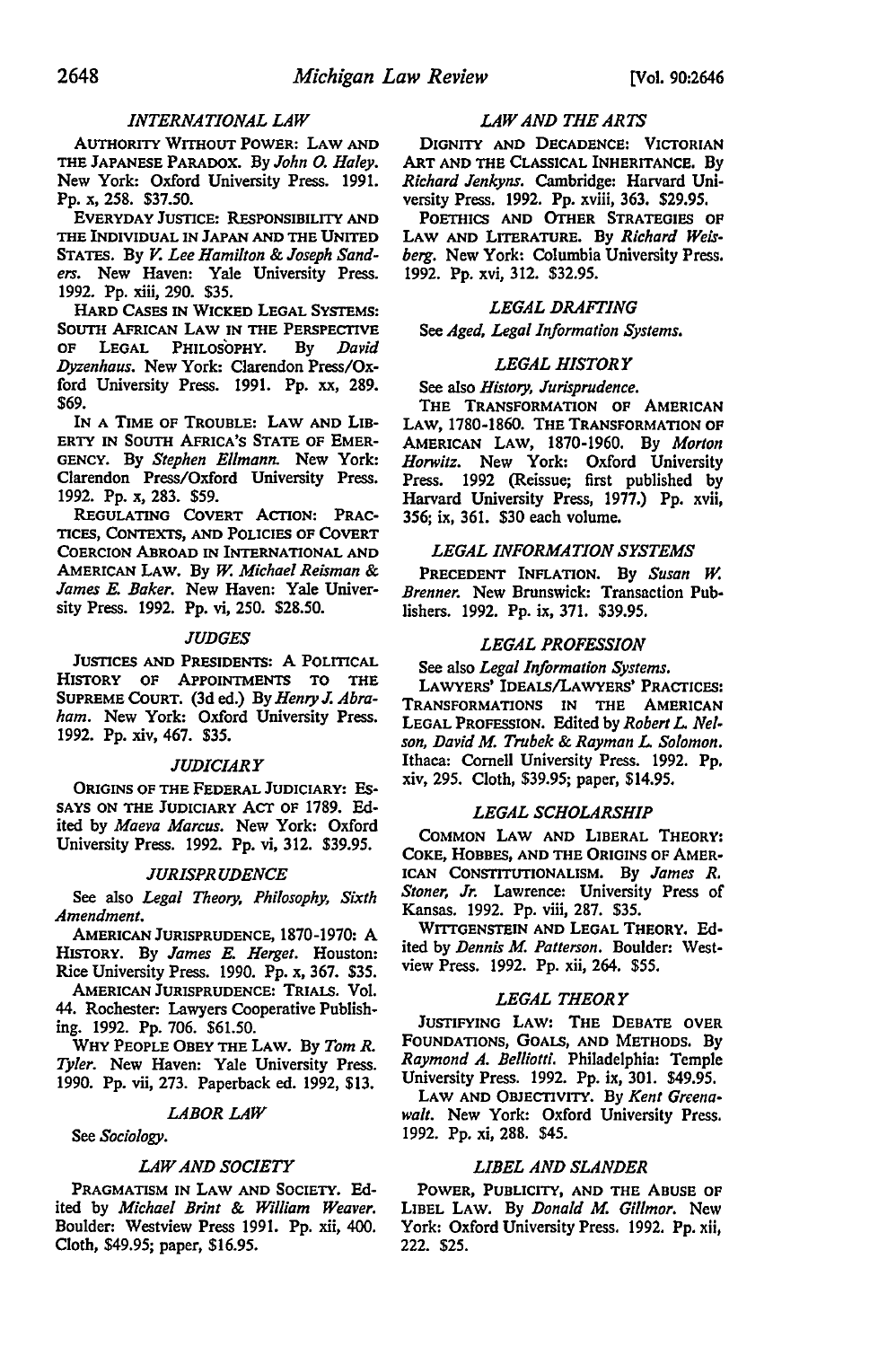## *LIBERTY*

See *History.* 

#### *MARRIAGE*

See *Sexual Orientation.* 

#### *NATURAL LAW*

NATURAL LAW THEORY: CoNTEMPO-RARY EssAYS. Edited by *Robert* P. *George.*  New York: Clarendon Press/Oxford University Press. 1992. Pp. xi, 371. \$39.95.

## *NATURAL RESOURCES*

BEYOND THE LIMITS: CONFRONTING GLOBAL CoLLAPSE, ENVISIONING A SUS-TAINABLE FUTURE. By *Donella Meadows, Dennis L. Meadows* & *Jorgen Randers.* Post Mills: Chelsea Green Publishing Co. 1992. Pp. xix, 300. \$19.95.

#### *PHILOSOPHY*

JUSTICE AND MODERN MORAL PHILOSO-PHY. By *Jeffrey Reiman.* New Haven: Yak University Press. 1990. Pp. xiv, 322. Paperback ed. 1992, \$16.

MORAL REsPONSIBILITY AND THE BOUND-ARIES OF CoMMUNITY: POWER AND AC-COUNTABILITY FROM A PRAGMATIC POINT OF VIEW. By *Marion Smiley.* Chicago: University of Chicago Press. 1992. Pp. x, 286. Cloth, \$44.50; paper, \$17.95.

PLAYING BY THE RULES: A PHILOSOPHI-CAL EXAMINATION OF RULE-BASED DECI-SION-MAKING IN LAW AND IN LIFE. By *Frederick Schauer.* New York: Clarendon Press/Oxford University Press. 1991. Pp. xvii, 254. \$39.95.

## *POLITICAL SCIENCE*

See *History, Immigration* & *Emigration, Natural Resources.* 

## *POVERTY LAW*

THE DISPOSSESSED: AMERICA'S UNDER-CLASSES FROM THE CIVIL WAR TO THE PRES-ENT. By *Jacqueline Jones.* New York: Basicbooks. 1992. Pp. xiii, 399. \$25.

THE NEW POLITICS OF POVERTY: THE NONWORKING POOR IN AMERICA. By *Lawrence M Mead.* New York: BasicBooks. 1992. Pp. xii, 356. \$25.

#### *PRECEDENTS*

See *Legal Information Systems.* 

#### *PUNISHMENT*

THE RISE OF THE PENITENTIARY: PRIS-ONS AND PUNISHMENT IN EARLY AMERICA. By *Adam J. Hirsch.* New Haven: Yale University Press. 1992. Pp. xvi, 243. \$30.

## *RACES*

See also *Constitutional Law, Courts, Immi-*

*gration* & *Emigration, International Law, Voting.* 

BLACK TROOPS, WHITE CoMMANDERS, AND FREEDMEN DURING THE CIVIL WAR. By *Howard* C: *Westwood.* Carbondale: Southern Illinois University Press. 1992. Pp. xi, 189. \$19.95.

REFLECTIONS OF AN AFFIRMATIVE AC-TION BABY. By *Stephen L. Carter.* New York: BasicBooks. 1991. Pp. xiii, 286. Paperback ed., \$12.

## *RIGHT OF PRIVACY*

PRIVACY, INTIMACY, AND ISOLATION. By *Julie* C: *Inness.* New York: Oxford University Press. 1992. Pp. ix, 157. \$25.95.

#### *SCIENCE*

See *Natural Resources.* 

## *SEXUAL ORIENTATION*

MAKING HISTORY: THE STRUGGLE FOR GAY AND LESBIAN EQUAL RIGHTS - 1945-1990, AN ORAL HISTORY. By *Eric Marcus.*  New York: HarperCollins. 1992. Pp. xii, 532. \$25.

SEX AND REASON. By *Richard A. Posner.*  Cambridge: Harvard University Press. 1992. Pp. vii, 458. \$29.95.

## *SIXTH AMENDMENT*

THE SIXTH AMENDMENT IN MODERN AMERICAN JURISPRUDENCE: A CRITICAL PERSPECTIVE. By *Alfredo Garcia.* Westport: Greenwood Press. 1992. Pp. x, 239. \$49.95.

## *SOCIOLOGICAL JURISPRUDENCE*

See *History, Law* & *Society.* 

#### *SOCIOLOGY*

See also *Criminology, Legal Information Systems.* 

FAREWELL TO THE SELF-EMPLOYED: DECONSTRUCTING A SOCIOECONOMIC AND LEGAL SOLIPSISM. By *Marc Linder.*  Westport: Greenwood Press. 1992. Pp. xi, 189. \$42.95.

#### *TECHNOLOGY*

See *Natural Resources.* 

## *TORTS*

EssAYS FOR PATRICK ATIYAH. Edited by *Peter Cane* & *Jane Stapleton.* New York: Clarendon Press/Oxford University Press. 1991. Pp. ix, 389. \$72.

#### *TRIALS*

See *Jurisprudence.* 

## *UNMARRIED COUPLES*

See *Sexual Orientation.*